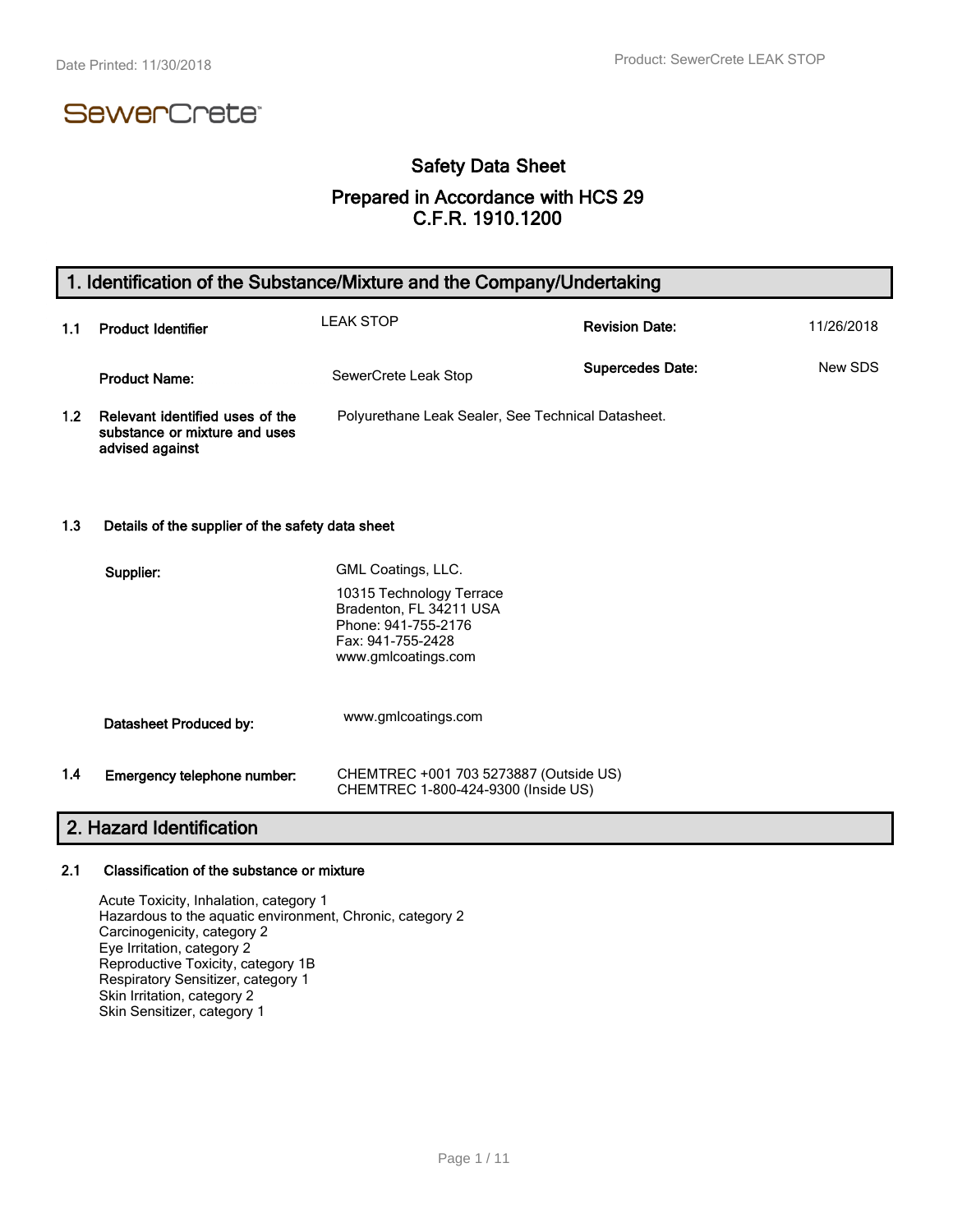### 2.2 Label elements

### Symbol(s) of Product



### Signal Word

Danger

### Named Chemicals on Label

butyl benzyl phthalate (BBP), 2,6-Toluene di-isocyanate, dibutyl maleate, 4-methyl-m-phenylene diisocyanate ,

### HAZARD STATEMENTS

| Skin Irritation, category 2                                  | H315             | Causes skin irritation.                                                                                                                   |
|--------------------------------------------------------------|------------------|-------------------------------------------------------------------------------------------------------------------------------------------|
| Skin Sensitizer, category 1                                  | H317             | May cause an allergic skin reaction.                                                                                                      |
| Eye Irritation, category 2                                   | H319             | Causes serious eye irritation.                                                                                                            |
| Acute Toxicity, Inhalation, category 1                       | H330-1           | Fatal if inhaled.                                                                                                                         |
| Respiratory Sensitizer, category 1                           | H334             | May cause allergy or asthma symptoms or breathing<br>difficulties if inhaled.                                                             |
| Carcinogenicity, category 2                                  | H351             | Suspected of causing cancer.                                                                                                              |
| Reproductive Toxicity, category 1B                           | H360-1B          | May damage fertility or the unborn child.                                                                                                 |
| Hazardous to the aquatic environment,<br>Chronic, category 2 | H411             | Toxic to aquatic life with long lasting effects.                                                                                          |
| PRECAUTION PHRASES                                           |                  |                                                                                                                                           |
|                                                              | P201             | Obtain special instructions before use.                                                                                                   |
|                                                              | P202             | Do not handle until all safety precautions have been read<br>and understood.                                                              |
|                                                              | P260             | Do not breathe dust/fume/gas/mist/vapours/spray.                                                                                          |
|                                                              | P273             | Avoid release to the environment.                                                                                                         |
|                                                              | P280             | Wear protective gloves/protective clothing/eye protection/<br>face protection.                                                            |
|                                                              | P284             | Wear respiratory protection.                                                                                                              |
|                                                              | P <sub>285</sub> | In case of inadequate ventilation wear respiratory protection.                                                                            |
|                                                              | P301+310         | IF SWALLOWED: Immediately call a POISON CENTER or<br>doctor/physician.                                                                    |
|                                                              | P302+352         | IF ON SKIN: Wash with plenty of soap and water.                                                                                           |
|                                                              | P304+340         | IF INHALED: Remove victim to fresh air and keep at rest in a<br>position comfortable for breathing.                                       |
|                                                              | P305+351+338     | IF IN EYES: Rinse cautiously with water for several minutes.<br>Remove contact lenses, if present and easy to do so.<br>Continue rinsing. |
|                                                              | P308+313         | IF exposed or concerned: Get medical advice/attention.                                                                                    |
|                                                              | P308+P313        | IF exposed or concerned: Get medical advice/attention                                                                                     |
|                                                              | P333+313         | If skin irritation or rash occurs: Get medical advice/attention.                                                                          |
|                                                              | P341             | If breathing is difficult, remove victim to fresh air and keep at<br>rest in a position comfortable for breathing.                        |
|                                                              | P342+311         | If experiencing respiratory symptoms: Call a POISON<br>CENTER or doctor/physician.                                                        |
|                                                              | P391             | Collect spillage.                                                                                                                         |
|                                                              | P403+233         | Store in a well-ventilated place. Keep container tightly<br>closed.                                                                       |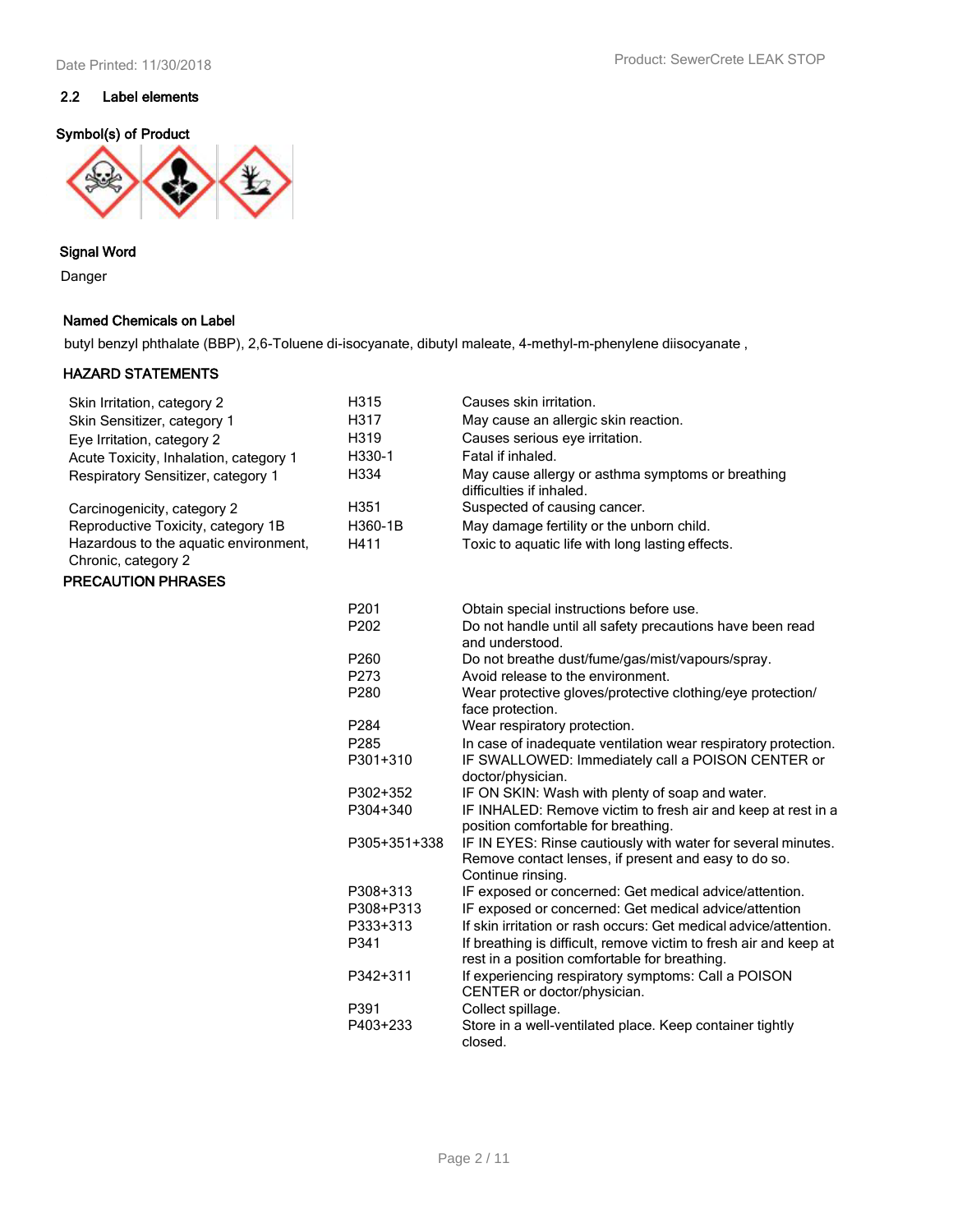#### 2.3 Other hazards

No Information

#### Results of PBT and vPvB assessment:

The product does not meet the criteria for PBT/VPvB in accordance with Annex XIII.

### 3. Composition/Information On Ingredients

#### 3.2 Mixtures

#### Hazardous Ingredients

| CAS-No.   | <b>Chemical Name</b>              |                                  | $\frac{96}{2}$   |
|-----------|-----------------------------------|----------------------------------|------------------|
| 112-15-2  | diethylene glycol monoethyl et    |                                  | $10 - 25$        |
|           |                                   |                                  | $10 - 25$        |
| 105-76-0  | dibutyl maleate                   |                                  | $10 - 25$        |
| 584-84-9  | 4-methyl-m-phenylene diisocyanate |                                  | $2.5 - 10$       |
| 85-68-7   | butyl benzyl phthalate (BBP)      |                                  | $2.5 - 10$       |
| $91-08-7$ | 2,6-Toluene di-isocyanate         |                                  | $1.0 - 2.5$      |
| CAS-No.   | <b>GHS Symbols</b>                | <b>GHS Hazard Statements</b>     | <b>M-Factors</b> |
| 112-15-2  | GHS07                             | H315-319                         | 0                |
|           | GHS07                             | H317-319                         |                  |
| 105-76-0  | GHS07                             | H317-335                         | 0                |
| 584-84-9  | GHS06-GHS08                       | H315-317-319-330-334-335-351-412 | 0                |
| 85-68-7   | GHS08-GHS09                       | H360-400-410                     |                  |
| $91-08-7$ | GHS06-GHS08                       | H315-317-319-330-334-335-351-412 | 0                |

Additional Information: The text for GHS Hazard Statements shown above (if any) is given in Section 16.

#### 4. First-aid Measures

#### 4.1 Description of First Aid Measures

GENERAL NOTES: When symptoms persist or in all cases of doubt seek medical advice.

AFTER INHALATION: Move to fresh air. Consult a physician after significant exposure.

AFTER SKIN CONTACT: Use a mild soap if available. Wash off immediately with soap and plenty of water while removing all contaminated clothes and shoes.

AFTER EYE CONTACT: Rinse immediately with plenty of water, also under the eyelids, for at least 15 minutes. Remove contact lenses.

AFTER INGESTION: Do NOT induce vomiting. Never give anything by mouth to an unconscious person.

#### Self protection of the first aider:

No action shall be taken involving any personal risk or without suitable training. It may be dangerous to the person providing aid to give mouth-to-mouth resuscitation. Wash contaminated clothing thoroughly with water before removing it, or wear gloves.

#### 4.2 Most important symptoms and effects, both acute and delayed

No Information

#### 4.3 Indication of any immediate medical attention and special treatment needed

No information available on clinical testing and medical monitoring. Specific toxicological information on substances, if available, can be found in section 11.

### 5. Fire-fighting Measures

#### 5.1 Extinguishing Media:

Carbon Dioxide, Dry Chemical, Foam

FOR SAFETY REASONS NOT TO BE USED: Alcohol, Alcohol based solutions, any other media not listed above.

#### 5.2 Special hazards arising from the substance or mixture No Information

#### 5.3 Advice for firefighters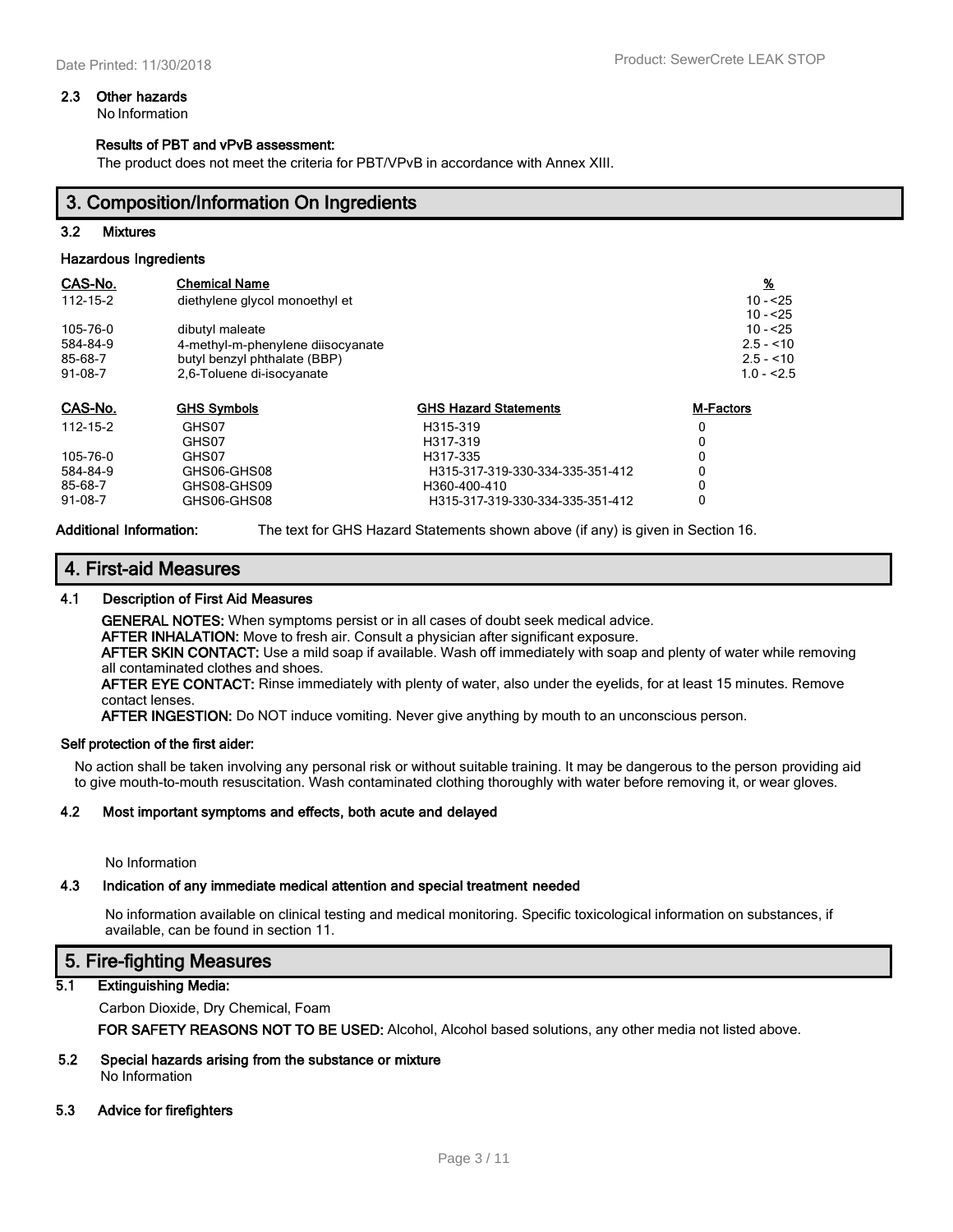In the event of fire, wear self-contained breathing apparatus. High volume water jet. Hazardous decomposition products formed under fire conditions. Collect contaminated fire extinguishing water separately. This must not be discharged into drains. Use water spray, alcohol-resistant foam, dry chemical or carbon dioxide.

### 6. Accidental Release Measures

#### 6.1 Personal precautions, protective equipment and emergency procedures

Ensure adequate ventilation. Use personal protective equipment.

#### 6.2 Environmental precautions

Do not allow material to contaminate ground water system. Prevent product from entering drains. Keep the container open.

#### 6.3 Methods and material for containment and cleaning up

Prevent further leakage or spillage if safe to do so. Contain spillage, soak up with non-combustible absorbent material, (e.g. sand, earth, diatomaceous earth, vermiculite) and transfer to a container for disposal according to local / national regulations (see section 13).

#### 6.4 Reference to other sections

Please refer to disposal requirements or country specific disposal requirements for this material. See Section 13 for further information.

### 7. Handling and Storage

#### **Precautions for safe handling**

INSTRUCTIONS FOR SAFE HANDLING: Use only in area provided with appropriate exhaust ventilation. Wear personal protective equipment. Do not breathe vapours or spray mist. Persons with a history of skin sensitization problems or asthma, allergies, chronic or recurrent respiratory disease should not be employed in any process in which this preparation is being used.

PROTECTION AND HYGIENE MEASURES: Wash hands before breaks and at the end of workday. When using, do not eat, drink or smoke.

#### 7.2 Conditions for safe storage, including any incompatibilities

CONDITIONS TO AVOID: Avoid dust accumulation in enclosed space. STORAGE CONDITIONS: Store in original container. Keep container tightly closed in a dry and well-ventilated place. Keep locked up or in an area accessible only to qualified or authorized persons.

#### 7.3 Specific end use(s)

No specific advice for end use available.

### 8. Exposure Controls/Personal Protection

### 8.1 Control parameters

#### Ingredients with Occupational Exposure Limits

#### (US)

| Name                              | <b>CAS-No. ACGIH TWA</b> |           | <b>ACGIH STEL</b> | <b>ACGIH Ceiling</b> |
|-----------------------------------|--------------------------|-----------|-------------------|----------------------|
| diethylene glycol monoethyl et    | 112-15-2                 |           |                   |                      |
|                                   |                          |           |                   |                      |
| dibutyl maleate                   | 105-76-0                 |           |                   |                      |
| 4-methyl-m-phenylene diisocyanate | 584-84-9                 | 0.001 PPM | 0.005 PPM         |                      |
| butyl benzyl phthalate (BBP)      | 85-68-7                  |           |                   |                      |
| 2,6-Toluene di-isocyanate         | $91-08-7$                | 0.001 PPM | 0.005 PPM         |                      |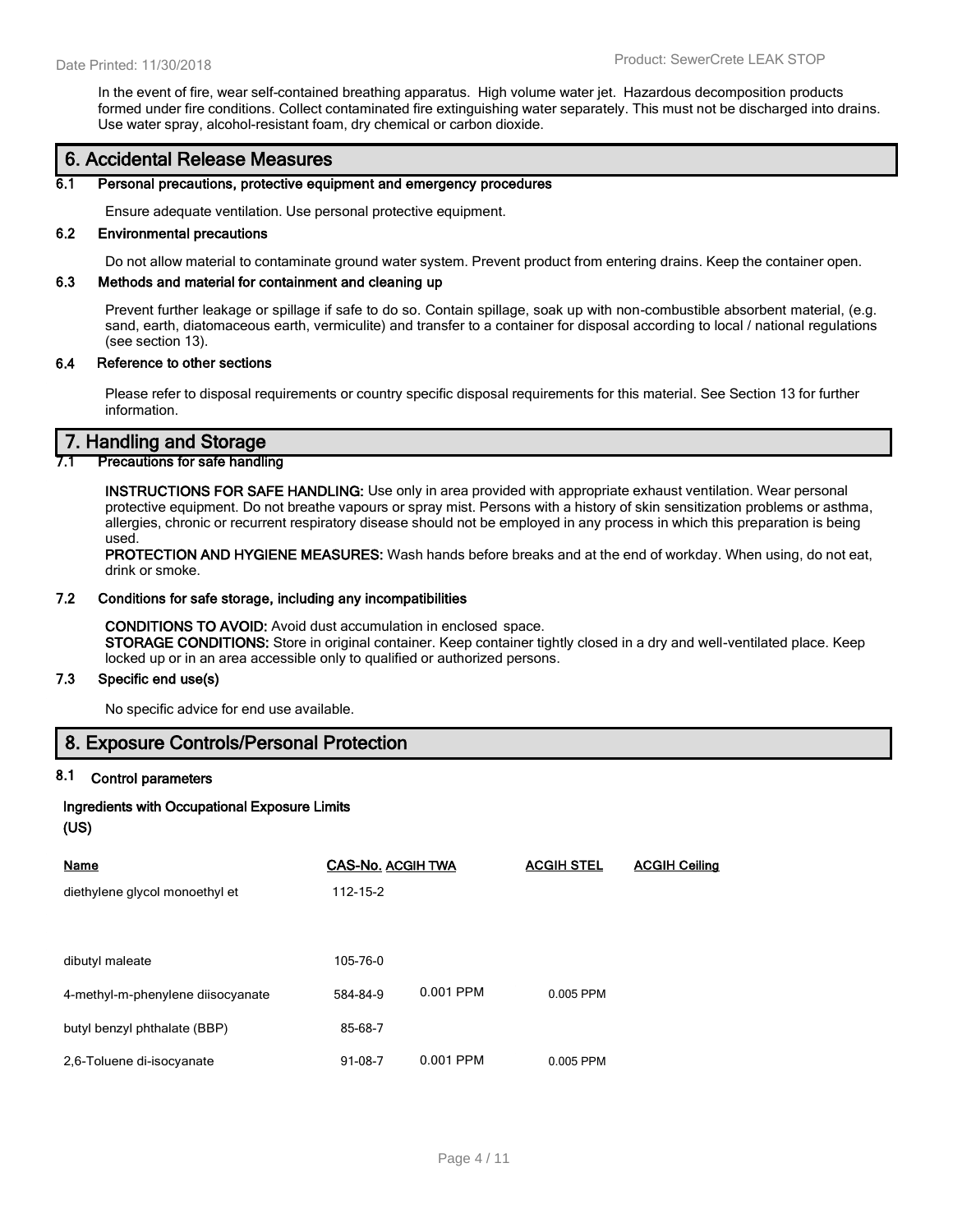| Name                              | CAS-No.   | <b>OSHA PEL</b>                | <b>OSHA STEL</b>    |
|-----------------------------------|-----------|--------------------------------|---------------------|
| diethylene glycol monoethyl et    | 112-15-2  |                                |                     |
| dibutyl maleate                   | 105-76-0  |                                |                     |
| 4-methyl-m-phenylene diisocyanate | 584-84-9  | 0.04 MGM3, 0.005<br><b>PPM</b> | 0.15 MGM3, 0.02 PPM |
| butyl benzyl phthalate (BBP)      | 85-68-7   |                                |                     |
| 2,6-Toluene di-isocyanate         | $91-08-7$ |                                |                     |

**FURTHER INFORMATION:** Refer to the regulatory exposure limits for the workforce enforced in each country.

### 8.2 Exposure controls

Personal Protection

RESPIRATORY PROTECTION: Respirator with a vapor filter.

EYE PROTECTION: Tightly fitting safety goggles.

HAND PROTECTION: Impervious gloves. Long sleeved clothing. Remove and wash contaminated clothing before re-use. OTHER PROTECTIVE EQUIPMENT: No Information

ENGINEERING CONTROLS: Avoid contact with skin, eyes and clothing. Ensure adequate ventilation, especially in confined areas.

# 9. Physical and Chemical Properties

| 9.1 | Information on basic physical and chemical properties |                    |  |
|-----|-------------------------------------------------------|--------------------|--|
|     | Appearance:                                           | Pale yellow liquid |  |
|     | <b>Physical State</b>                                 | Liquid             |  |
|     | <b>Odor</b>                                           | Slightly sweet     |  |
|     | Odor threshold                                        | Not determined     |  |
|     | рH                                                    | Not determined     |  |
|     | Melting point / freezing point (°C)                   | Not determined     |  |
|     | Boiling point/range (°C)                              | $N.D. - N.D.$      |  |
|     | Flash Point, (°F / °C)                                | Not determined     |  |
|     | <b>Evaporation rate</b>                               | Not determined     |  |
|     | Flammability (solid, gas)                             | Not determined     |  |
|     | Upper/lower flammability or explosive<br>limits       | Not determined     |  |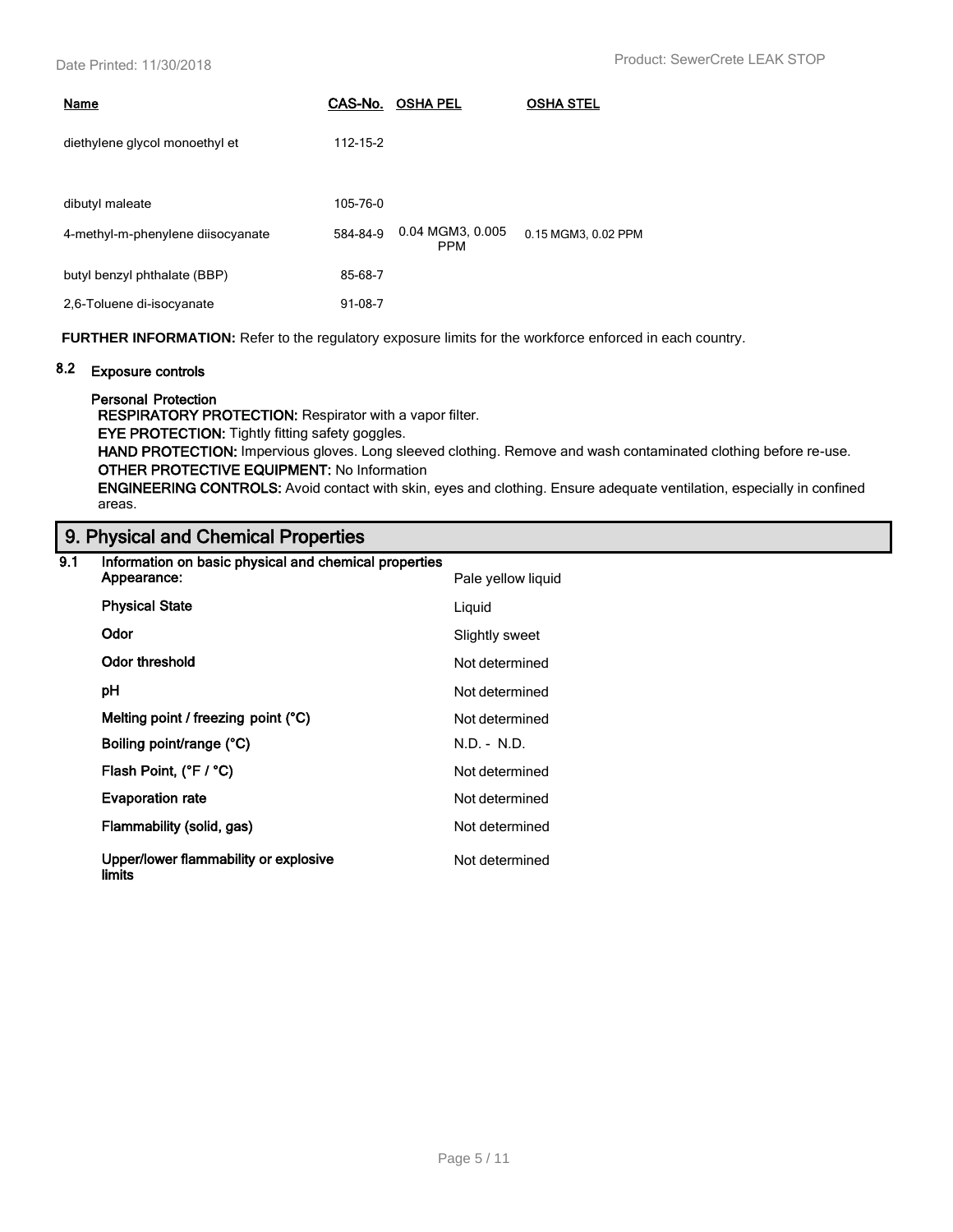| <b>Vapor Pressure</b>                  | Not determined |
|----------------------------------------|----------------|
| Vapor density                          | Not determined |
| <b>Relative density</b>                | 1.037          |
| Solubility in / Miscibility with water | Not determined |
| Partition coefficient: n-octanol/water | Not determined |
| Auto-ignition temperature (°C)         | Not determined |
| Decomposition temperature (°C)         | Not determined |
| Viscosity                              | 400 cP         |

|     | <b>Explosive properties</b><br>Oxidizing properties | Not determined<br>Not determined |
|-----|-----------------------------------------------------|----------------------------------|
| 9.2 | Other information<br>VOC Content g/l:               | 222                              |
|     | Specific Gravity (g/cm3)                            | 0.000                            |

### 10. Stability and Reactivity

#### 10.1 Reactivity

No reactivity hazards known under normal storage and use conditions.

#### 10.2 Chemical stability

Container can be pressurized by carbon dioxide due to reaction with humid air and/or water. Stable under normal conditions.

#### 10.3 Possibility of hazardous reactions

Hazardous polymerization does not occur.

#### 10.4 Conditions to avoid

Avoid dust accumulation in enclosed space.

### 10.5 Incompatible materials

No Information

### 10.6 Hazardous decomposition products

Carbon dioxide (CO2), carbon monoxide (CO), oxides of nitrogen (NOx), dense black smoke.

### 11. Toxicological Information

#### 11.1 Information on toxicological effects

| <b>Acute Toxicity:</b>  |                           |
|-------------------------|---------------------------|
| Oral LD50:              | No information available. |
| Inhalation LC50:        | No information available. |
| Irritation:             | No information available. |
| Corrosivity:            | No information available. |
| Sensitization:          | No information available. |
| Repeated dose toxicity: | No information available. |
| Carcinogenicity:        | No information available. |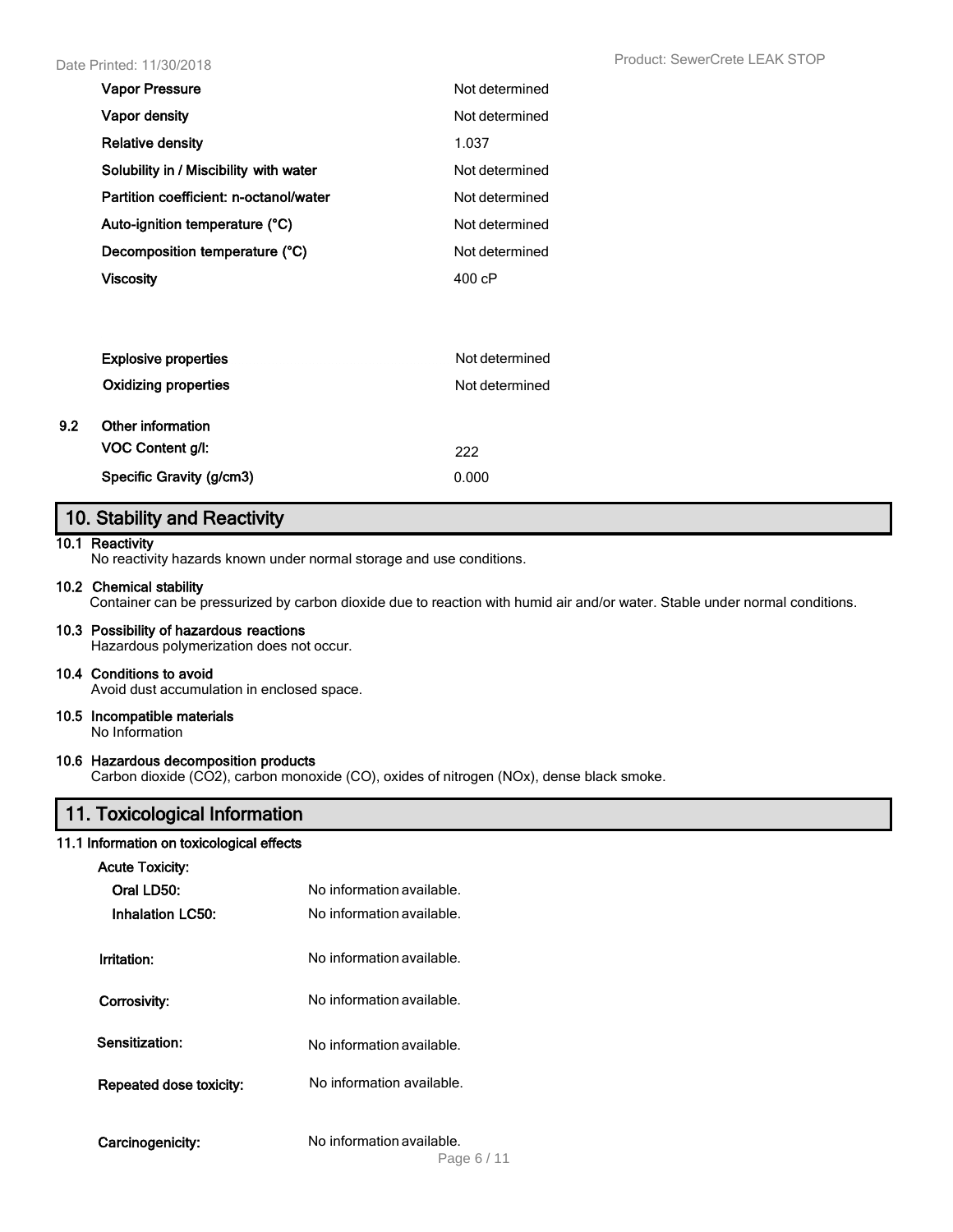#### Mutagenicity: No information available.

Toxicity for reproduction: No information available.

#### If no information is available above under Acute Toxicity then the acute effects of this product have not been tested. Data on individual components are tabulated below:

| CAS-No.  | <b>Chemical Name</b>                 | Oral LD50  | Dermal LD50 | Vapor LC50 | Gas LC50 | <b>Dust/Mist LC50</b> |
|----------|--------------------------------------|------------|-------------|------------|----------|-----------------------|
| 105-76-0 | dibutyl maleate                      | 3730 mg/kg | 10000 mg/kg |            | 0.000    | 0.000                 |
| 584-84-9 | 4-methyl-m-phenylene<br>diisocyanate |            |             |            | 66       | 0.000                 |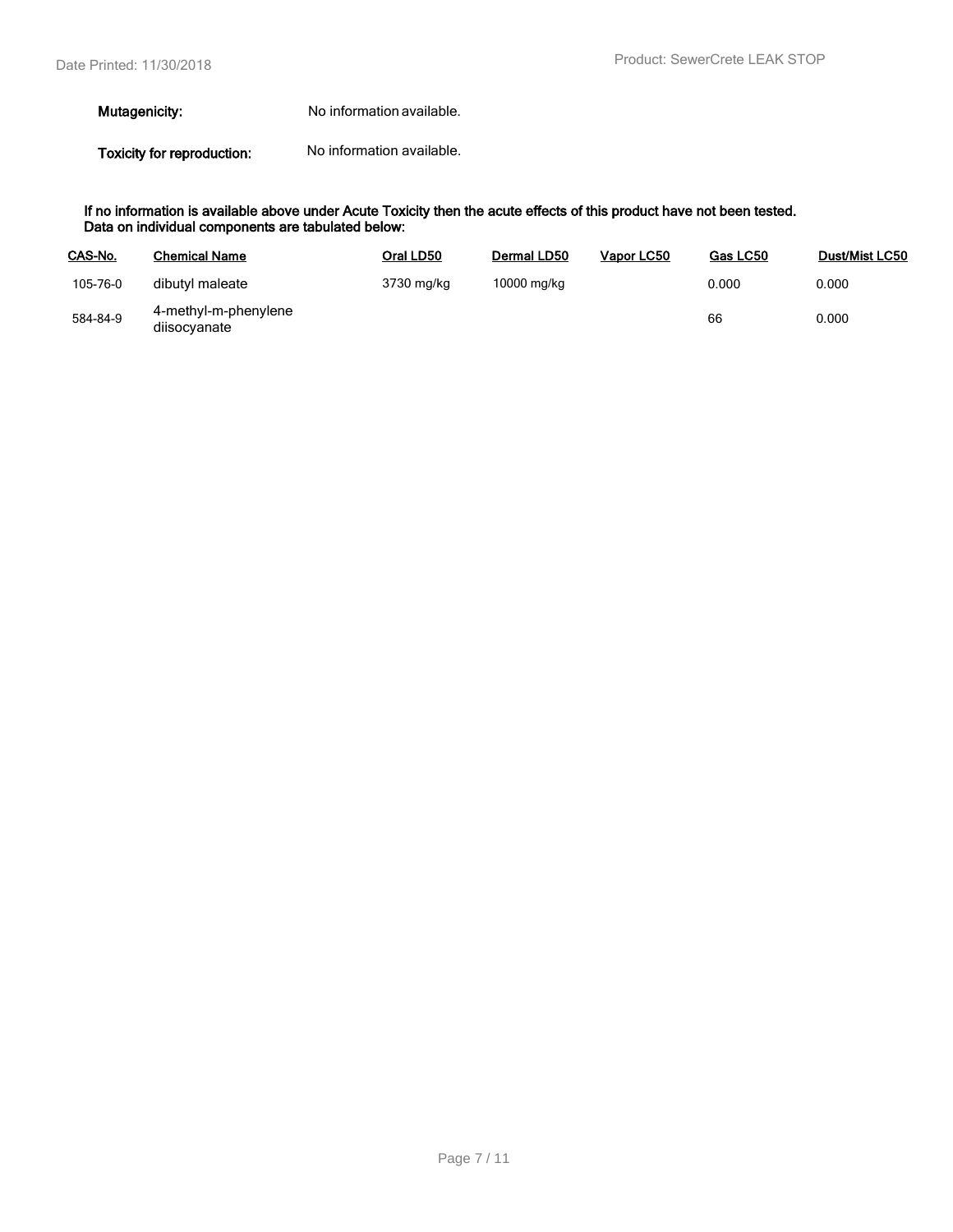| 85-68-7       | butyl benzyl phthalate (BBP) | 2,330 mg/kg,<br>(rat)     | 6,700 mg/kg.<br>'rat)    |                    | 0.000 | 0.000 |
|---------------|------------------------------|---------------------------|--------------------------|--------------------|-------|-------|
| $91 - 08 - 7$ | 2,6-Toluene di-isocyanate    | $>5000$ mg/kg bw<br>(rat) | 9400 mg/kgbw<br>(rabbit) | $0.1$ ma/l 4hr-Rat | 66ppm | 0.000 |

#### Additional Information:

Persons allergic to isocyanates, and particularly those suffering from asthma or other respiratory conditions, should not work with isocyanates.

| 12. Ecological Information                            |                   |                                   |                  |                |                                                                                    |
|-------------------------------------------------------|-------------------|-----------------------------------|------------------|----------------|------------------------------------------------------------------------------------|
| 12.1                                                  | Toxicity:         |                                   |                  |                |                                                                                    |
|                                                       |                   | EC50 48hr (Daphnia):              | No information   |                |                                                                                    |
|                                                       |                   | IC50 72hr (Algae):                | No information   |                |                                                                                    |
|                                                       |                   | LC50 96hr (fish):                 | No information   |                |                                                                                    |
| 12.2                                                  |                   | Persistence and degradability:    | No information   |                |                                                                                    |
| <b>Bioaccumulative potential:</b><br>12.3             |                   |                                   | No information   |                |                                                                                    |
| 12.4                                                  | Mobility in soil: |                                   | No information   |                |                                                                                    |
| <b>Results of PBT and vPvB</b><br>12.5<br>assessment: |                   |                                   |                  |                | The product does not meet the criteria for PBT/VPvB in accordance with Annex XIII. |
| Other adverse effects:<br>12.6                        |                   |                                   | No information   |                |                                                                                    |
| CAS-No.                                               |                   | <b>Chemical Name</b>              | <b>EC50 48hr</b> | IC50 72hr      | <b>LC50 96hr</b>                                                                   |
| 112-15-2                                              |                   | diethylene glycol monoethyl et    | No information   | No information |                                                                                    |
|                                                       |                   |                                   | No information   | No information | No information                                                                     |
| 105-76-0                                              |                   | dibutyl maleate                   | No information   | No information | Noinformation                                                                      |
| 584-84-9                                              |                   | 4-methyl-m-phenylene diisocyanate | No information   | No information |                                                                                    |
| 85-68-7                                               |                   | butyl benzyl phthalate (BBP)      | $1.7$ mg/l       | No information | $0.47$ mg/l                                                                        |
| $91-08-7$                                             |                   | 2,6-Toluene di-isocyanate         | No information   | No information | No information                                                                     |

# 13. Disposal Considerations

**13.1 WASTE TREATMENT METHODS:** If recycling is not practicable, dispose of in compliance with local regulations. Empty containers should be taken to an approved waste handling site for recycling or disposal.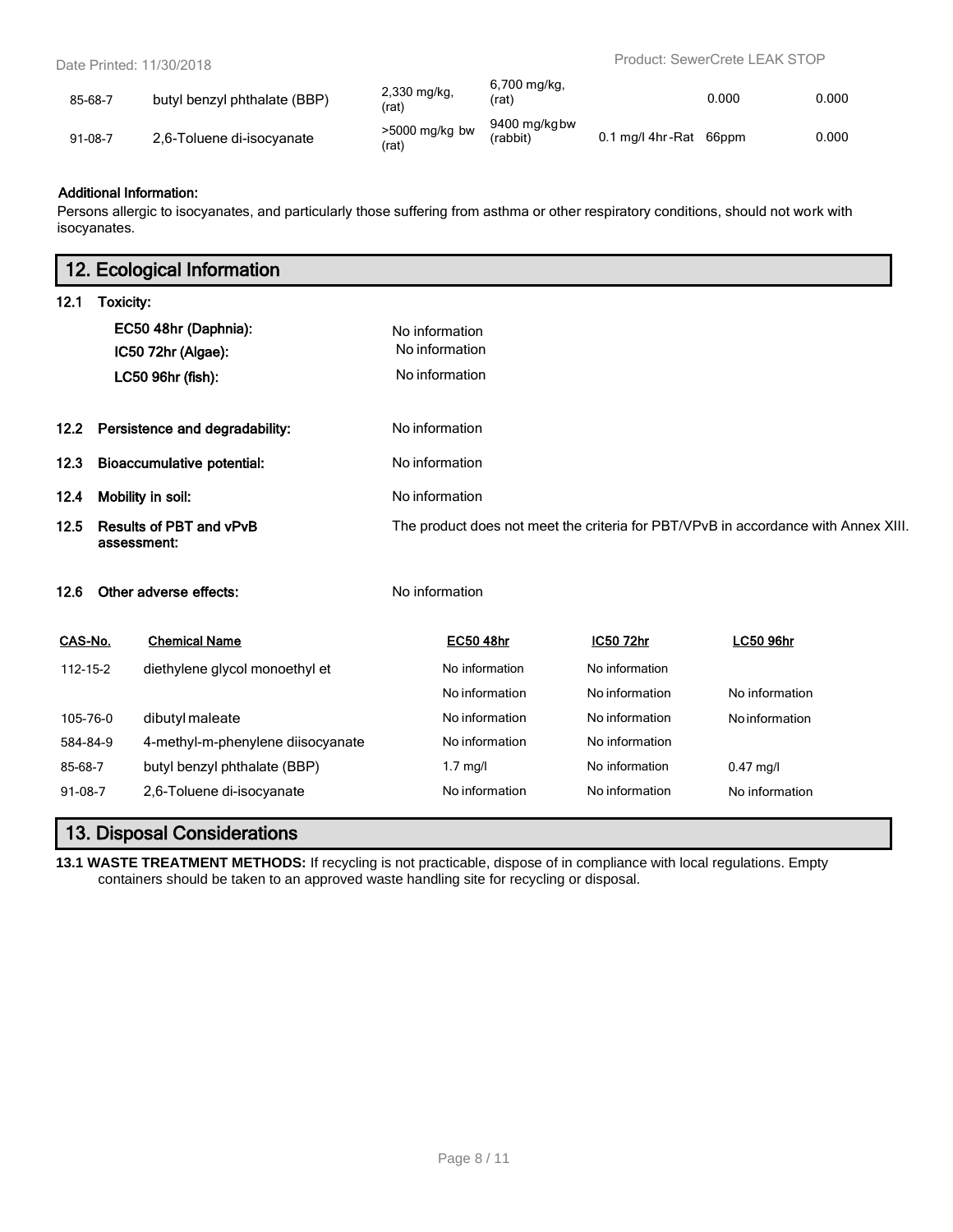### 14. Transport Information

| 14.1 | UN number                                                                   | Not applicable                                                                             |
|------|-----------------------------------------------------------------------------|--------------------------------------------------------------------------------------------|
|      | 14.2 UN proper shipping name                                                | Not regulated for transport according to U.S. DOT, ADR/RID, IMDG.<br>and IATA regulations. |
|      | <b>Technical name</b>                                                       | Not applicable                                                                             |
|      | 14.3 Transport hazard class(es)                                             | Not applicable                                                                             |
|      | Subsidiary shipping hazard                                                  | Not applicable                                                                             |
| 14.4 | Packing group                                                               | Not applicable                                                                             |
| 14.5 | <b>Environmental hazards</b>                                                | Yes (Butyl benzyl phthalate)                                                               |
| 14.6 | Special precautions for user                                                | Not applicable                                                                             |
|      | EmS-No.:                                                                    | Not applicable                                                                             |
| 14.7 | Transport in bulk according to Annex II<br>of MARPOL 73/78 and the IBC code | Not applicable                                                                             |

### 15. Regulatory Information

### 15.1 Safety, health and environmental regulations/legislation for the substance or mixture:

### U.S. Federal Regulations: As follows -

#### CERCLA - Sara Hazard Category

This product has been reviewed according to the EPA 'Hazard Categories' promulgated under Sections 311 and 312 of the Superfund Amendment and Reauthorization Act of 1986 (SARA Title III) and is considered, under applicable definitions, to meet the following categories:

Carcinogenicity, Acute Toxicity (any route of exposure), Reproductive toxicity, Skin Corrosion or Irritation, Respiratory or Skin Sensitization, Serious eye damage or eye irritation

#### Sara Section 313:

This product contains the following substances subject to the reporting requirements of Section 313 of Title III of the U.S. Superfund Amendment and Reauthorization Act (SARA) of 1986 and 40 CFR part 372:

| <b>Chemical Name</b>              | CAS-No.   |
|-----------------------------------|-----------|
| 4-methyl-m-phenylene diisocyanate | 584-84-9  |
| butyl benzyl phthalate (BBP)      | 85-68-7   |
| 2,6-Toluene di-isocyanate         | $91-08-7$ |

#### Toxic Substances Control Act:

This product contains the following chemical substances subject to the reporting requirements of TSCA 12(B) if exported from the United States:

No TSCA 12(b) components exist in this product.

#### U.S. Clean Air Act:

| <b>EPA Coating Category:</b>        | Not applicable |
|-------------------------------------|----------------|
| EPA VOC Content Limit (q/l):        | Not determined |
| Product VOC Content (g/l)           | 222            |
| <b>Thinning Recommendations:</b>    | Not applicable |
| <b>Application Recommendations:</b> | Not applicable |

\* As per the federal EPA definition for coating categories in 40 CFR 59.401.

\*\* Grams of VOC per liter of coating product as applied (mixture of Part A and Part B) per ASTM D2369 Method E.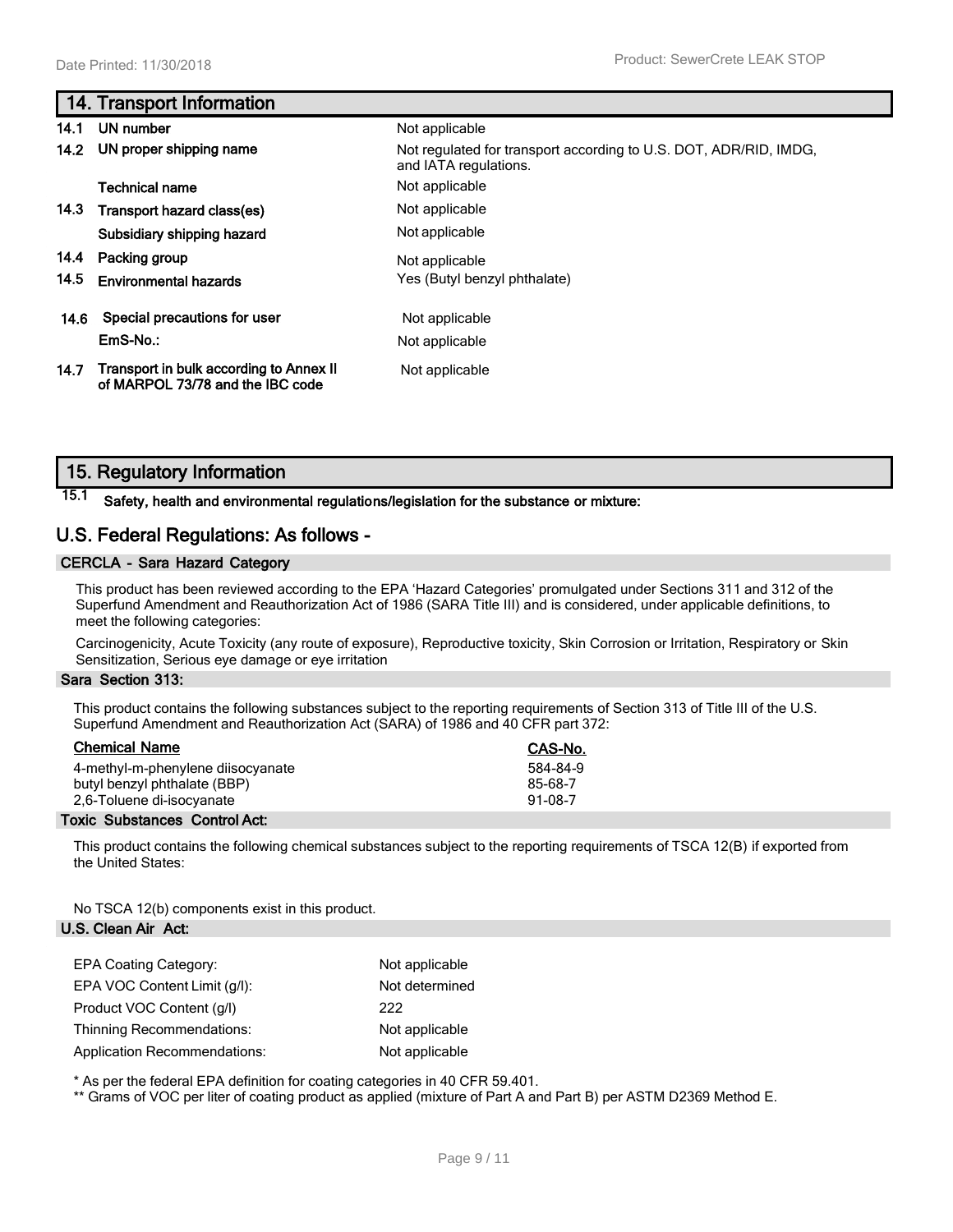### U.S. State Regulations: As follows -

#### New Jersey Right-to-Know:

The following materials are non-hazardous, but are among the top five components in this product.

| <b>Chemical Name</b>       | CAS-No.    |
|----------------------------|------------|
| Prepolymer                 | 57516-88-8 |
| Pennsylvania Right-To-Know |            |

The following non-hazardous ingredients are present in the product at greater than 3%.

| <b>Chemical Name</b>       | CAS-No.    |  |
|----------------------------|------------|--|
| Prepolymer                 | 57516-88-8 |  |
| California Proposition 65: |            |  |

WARNING: Cancer - [www.P65Warnings.ca.gov](http://www.p65warnings.ca.gov/)

WARNING: Reproductive Toxicant -- [www.P65Warnings.ca.gov](http://www.p65warnings.ca.gov/)

### International Regulations: As follows -

#### \* Canadian DSL:

All chemical ingredients included on inventory or exempt.

# 15.2 Chemical Safety Assessment:

No Chemical Safety Assessment has been carried out for this substance/mixture by the supplier.

### 16. Other Information

#### Text for GHS Hazard Statements shown in Section 3 describing each ingredient:

| H315 | Causes skin irritation.                                                    |
|------|----------------------------------------------------------------------------|
| H317 | May cause an allergic skin reaction.                                       |
| H319 | Causes serious eye irritation.                                             |
| H330 | Fatal if inhaled.                                                          |
| H334 | May cause allergy or asthma symptoms or breathing difficulties if inhaled. |
| H335 | May cause respiratory irritation.                                          |
| H351 | Suspected of causing cancer.                                               |
| H360 | May damage fertility or the unborn child.                                  |
| H400 | Very toxic to aquatic life.                                                |
| H410 | Very toxic to aquatic life with long lasting effects.                      |
| H412 | Harmful to aquatic life with long lasting effects.                         |
|      |                                                                            |

#### Reasons for revision

No Information

List of References:

This Safety Data Sheet was compiled with data and information from the following sources:

The Ariel Regulatory Database provided by the 3E Corporation in Copenhagen, Denmark; European Union Commission Regulation No. 1907/2006 on REACH as amended within Commission Regulation (EU) 2015/830;

European Union (EC) Regulation No. 1272/2008 on the classification, labelling and packaging of substances and mixtures (CLP Regulation) and subsequent technical progress adaptations (ATP); EU Council Decision 2000/532/EC and its Annex entitled "List of Wastes".